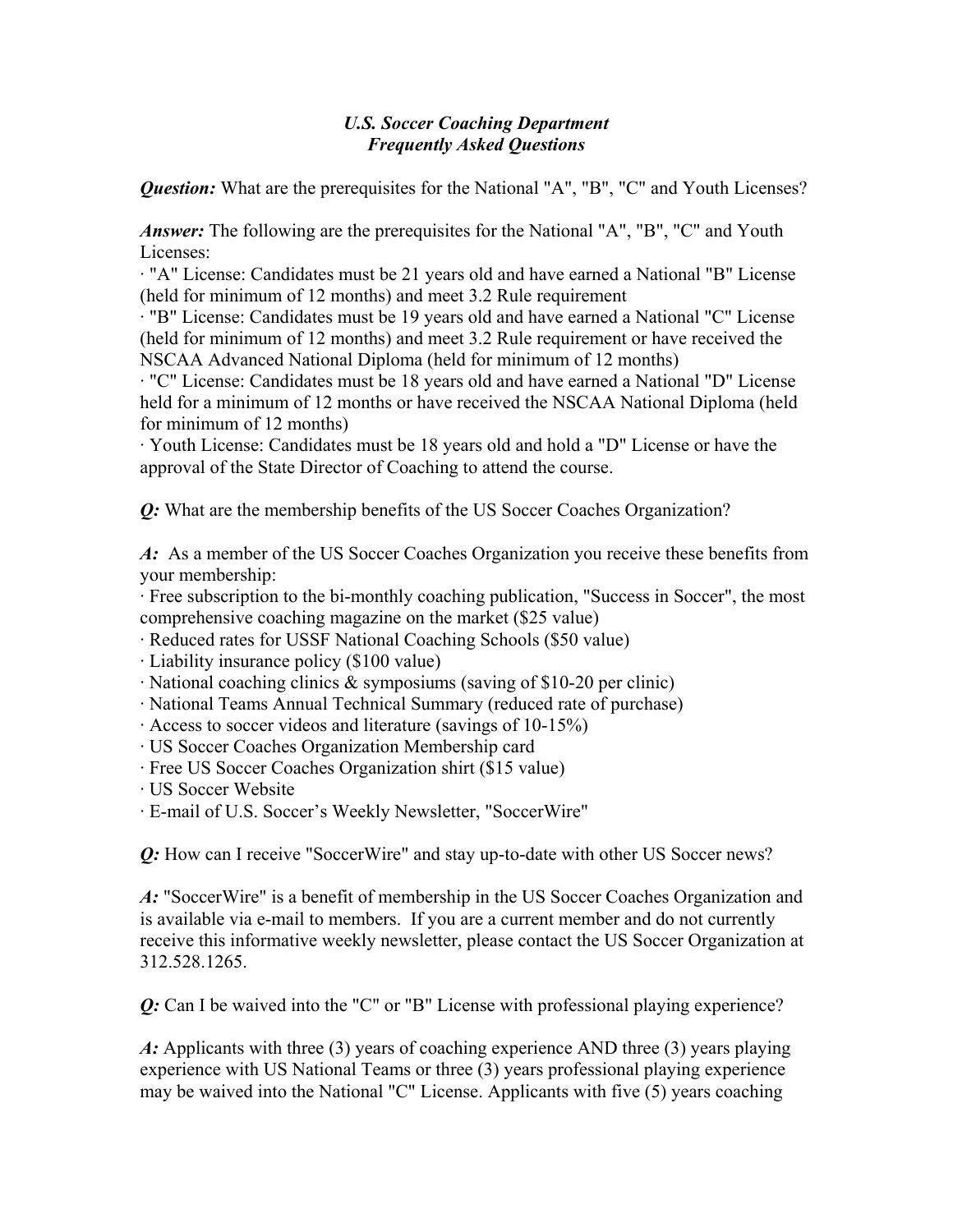experience AND five (5) years playing experience with US National Teams or five (5) years professional playing experience may be waived into the National "B" License. Documentation of both professional playing experience and coaching experience is required.

*Q:* What type of documentation do I need to apply for a coaching license waiver for the National "B" or "C" License?

*A:* If applying as a professional player, the applicant must fill out the Professional Player Waiver application and submit proof of professional playing and coaching experience. Please contact the US Soccer Coaching Department at 312-528-1219 or coaches@ussoccer.org for an application form.

*Q:* Who is eligible to take a National License?

*A:* All persons are eligible to take our courses provided they meet the requirements for the License they seek. (see above)

*Q:* Where can I find an application for the National Coaching Schools?

*A:* Applications can be downloaded on the U.S. Soccer website - www.ussoccer.com - or by contacting the Coaching Department at coaches@ussoccer.org or 312-528-1219.

*Q:* Do I need to be in 'shape' for the Coaching Schools?

*A:* We strongly recommend that you be in decent physical condition to meet the physical demands of the courses.

*Q:* Where can I find State Hosted National "C" and Youth License schedules?

*A:* Please click on the link [here](http://www.ussoccer.com/coaches/default.sps?iType=200&icustompageid=649)

(<http://www.ussoccer.com/coaches/default.sps?iType=200&icustompageid=649>) for a current listing of State Hosted National "C" and Youth License courses or call the Coaching Department at 312-528-1219.

*Q:* Where would I find National "D" License schedules?

*A:* This course is taught by the local State Youth Soccer Associations. Contact your state office and speak with the Director of Coaching for a schedule of courses. Your State Association telephone number can be found by visiting the "Federation Services" section of the Resource Center.

*Q:* Do I have to renew my USSF National "B" License?

*A:* No. The "B" and "C" Licenses are non-expiring.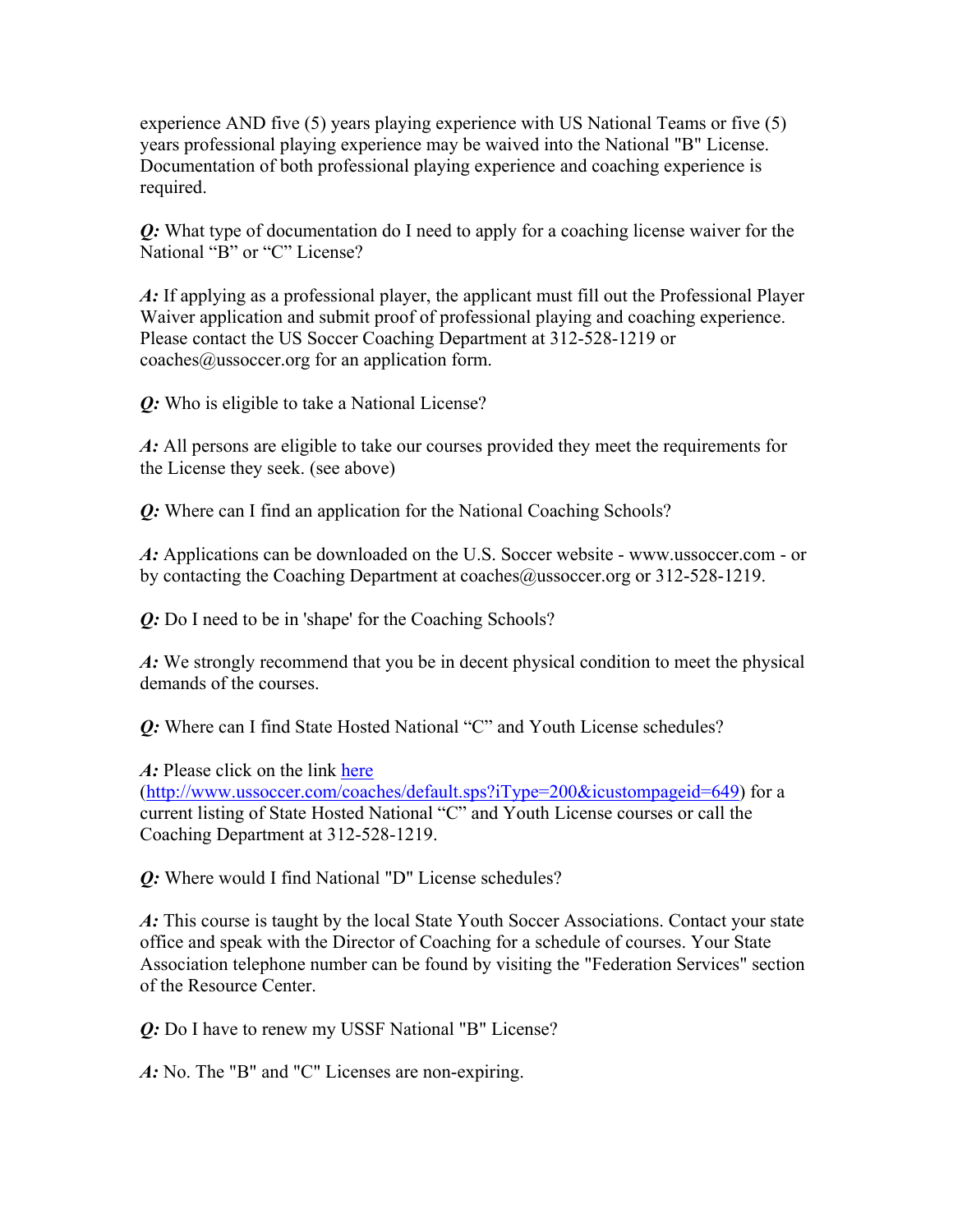*Q:* How many Continuing Education credits do I need to keep my National "A" License current?

*A:* All coaches currently holding an "A" License must accumulate eight (8) CE credits within every four-year cycle to maintain the status of their "A" License.

Q. What qualifies for the Continuing Education Program?

*A:* US Soccer recognizes or conducts the following activities or events where CE credits can be obtained. Credit amounts will vary pending duration and/or level of programming. 1. Attendance at a regional coaching or player development workshop or in-service program (2-4 credits)

2. Attendance at a US Soccer coaching symposium (2-4 credits)

3. Attendance at a US Soccer National Coaching School to audit the "A" License course (8 credits)

4. Successfully complete the National Soccer Coaches Association of America Premier Course (8 credits)

U.S. Soccer may conduct other activities or events that will provide additional opportunities to earn CE credits. These activities or events will be publicized on www.ussoccer.com. All activities and events are open to coaches of all levels.

*Q:* How do I update my USSF "A" License if it expires?

*A:* Coaches with expired "A" Licenses must re-take the "A" License courses and pass the examinations in order to be awarded the "A" License.

*Q:* How can I find out where coaching symposiums are being held that qualify for the Continuing Education Program?

*A:* These activities or events are publicized via www.ussoccer.com under the 'coaches' section.

*Q:* How can I get an extension on my "A" License?

*A:* Please send a letter to the U.S. Soccer's Manger of Coaching Programs with a detailed explanation of the extension request. Each request is reviewed on a case-by-case basis.

*Q:* How can I replace my "A", B", "C" or Youth License certificate?

*A*: It is now easier to replace your lost or misplaced National "A", "B", "C" or Youth Coaching License certificate or card. Simply, fill out the Replacement Coaching License order form - located on ussoccer.com - and mail it back along with payment to the US Soccer Federation, Attn.: Coaching Department, 1801 S. Prairie Ave., Chicago, IL 60616. Please allow 2-3 weeks for your request to be processed. Feel free to contact the Coaching Department at 312-528-1219 or coaches@ussoccer.org with any questions.